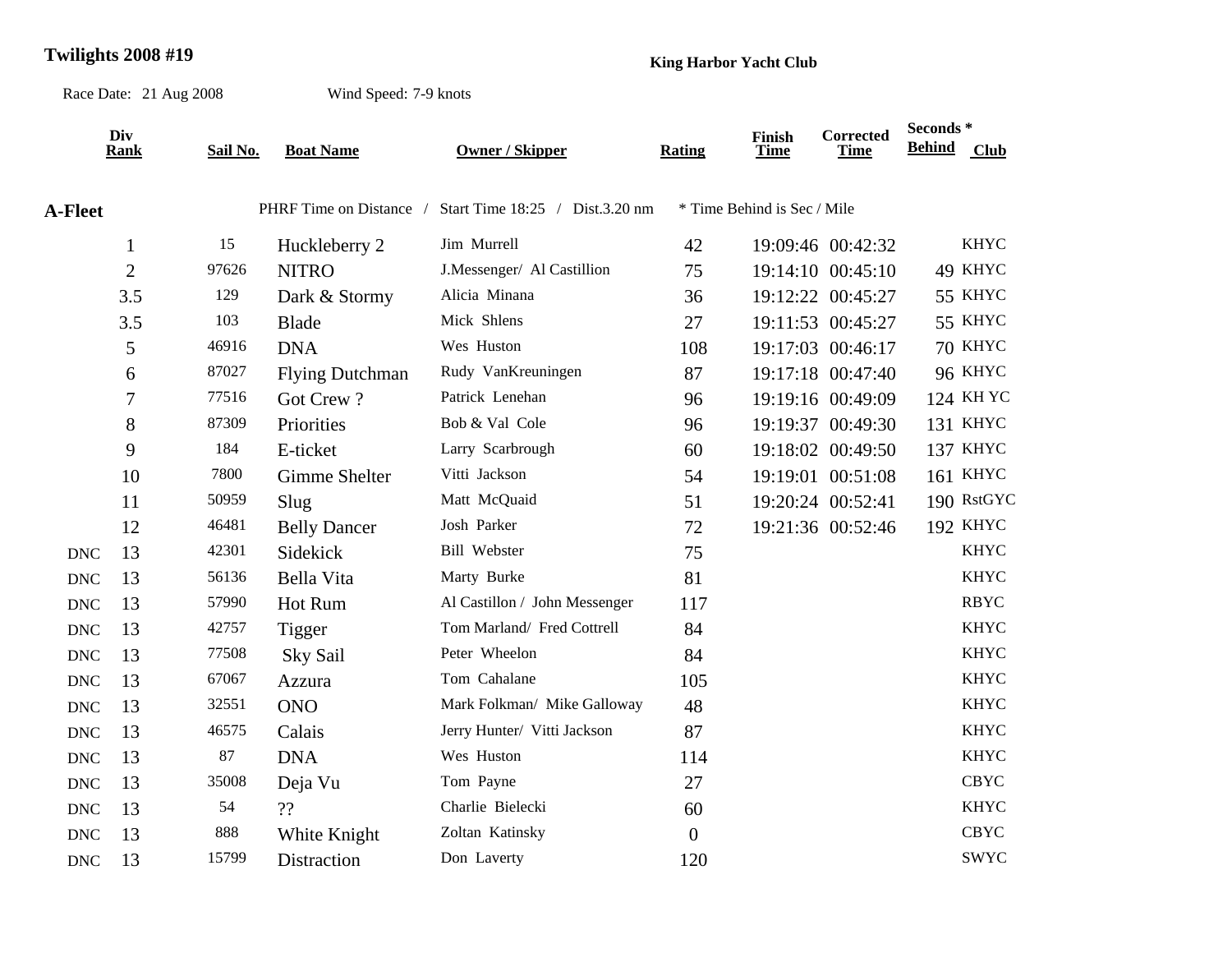| <b>DNC</b>                | 13             | 46916          | DNA                     | Alicia Minana                   | 108 |                             | <b>KHYC</b> |
|---------------------------|----------------|----------------|-------------------------|---------------------------------|-----|-----------------------------|-------------|
| <b>B-Fleet</b>            |                |                | PHRF Time on Distance / | Start Time 18:30 / Dist.2.10 nm |     | * Time Behind is Sec / Mile |             |
|                           | $\mathbf{1}$   | 46470          | <b>BYOB</b>             | Wilfred Poiesz                  | 138 | 19:09:09 00:34:19           | <b>KHYC</b> |
|                           | $\overline{c}$ | 28124          | Biyach                  | Mike Kaminskas                  | 138 | 19:09:40 00:34:50           | 15 KHYC     |
|                           | 3              | 33815          | Impulsive               | John Ellingwood                 | 153 | 19:10:27 00:35:06           | 22 RBYC     |
|                           | 4              | 97825          | Jedna                   | Garrison Frost                  | 222 | 19:15:28 00:37:42           | 97 RBYC     |
| <b>DNC</b>                | 5              | 57935          | Proper Lady             | Bob Cash                        | 204 |                             | <b>KHYC</b> |
| <b>DNC</b>                | 5              | 27871          | Primera                 | Mark Johnston                   | 147 |                             | <b>KHYC</b> |
| <b>DNC</b>                | 5              | 56211          | No Way!                 | Don Souther                     | 177 |                             | <b>KHYC</b> |
| <b>DNC</b>                | 5              | 97668          | Second Wind - NS        | Jerry Vellutini                 | 239 |                             | <b>KHYC</b> |
| <b>DNC</b>                | 5              | 77399          | Motor City - NS         | Udo Kolter                      | 194 |                             | <b>KHYC</b> |
| <b>DNC</b>                | 5              | 17495          | Caliente                | Team Caliente                   | 222 |                             | <b>KHYC</b> |
| <b>DNC</b>                | 5              | 37764          | Nina                    | Rafael Fernandez                | 186 |                             | <b>KHYC</b> |
| <b>DNC</b>                | 5              | 97321          | <b>Bad Wolf</b>         | Len Abbeduto                    | 150 |                             | <b>KHYC</b> |
| <b>DNC</b>                | 5              | 87623          | New Channels            | Andrew Thomas                   | 150 |                             | <b>KHYC</b> |
| <b>DNC</b>                | 5              | 56782          | Midnight Run            | John Dean                       | 165 |                             |             |
| <b>DNC</b>                | 5              | 97668          | Second Wind             | Jerry Vellutini                 | 239 |                             | <b>KHYC</b> |
| <b>DNC</b>                | 5              | 3375           | Chowder                 | Max James                       | 174 |                             | <b>KHYC</b> |
| $\ensuremath{\text{DNC}}$ | 5              | 97947          | <b>Blue Boat</b>        | David Doeh/ Doug Laurin         | 150 |                             | <b>KHYC</b> |
| $\ensuremath{\text{DNC}}$ | 5              | 46522          | Pau Hana                | Stephanoff/ Zambriski           | 150 |                             | <b>KHYC</b> |
| <b>Cal-20</b>             |                |                | One Design              |                                 |     |                             |             |
|                           | $\mathbf{1}$   | 625            | Tact-T-Cal              | Chuck Dunn                      |     |                             | <b>KHYC</b> |
|                           | $\overline{c}$ | $\overline{2}$ | Poco Loco               | Terry Taugner                   |     |                             | <b>KHYC</b> |
|                           | 3              | 364            | <b>Wave Dancer</b>      | Bob White                       |     |                             | <b>KHYC</b> |
|                           | 4              | 606            | Hustler                 | Brian Lindquist                 |     |                             | <b>KHYC</b> |
|                           | 5              | 714            | Ob-knox-ious            | Brad Knox                       |     |                             | <b>KHYC</b> |
|                           | 6              | 50             | fifty/fifty             | <b>Bud Legg</b>                 |     |                             | LAYC        |
|                           | 7              | 899            | Lillikoi Pie            | Matt Moreaul                    |     |                             | <b>KHYC</b> |
|                           | 8              | 1092           | Poquito                 | John Selman                     |     |                             | <b>KHYC</b> |
|                           | 9              | 358            | <b>Escape Force</b>     | Barry Hamilton                  |     |                             | <b>KHYC</b> |